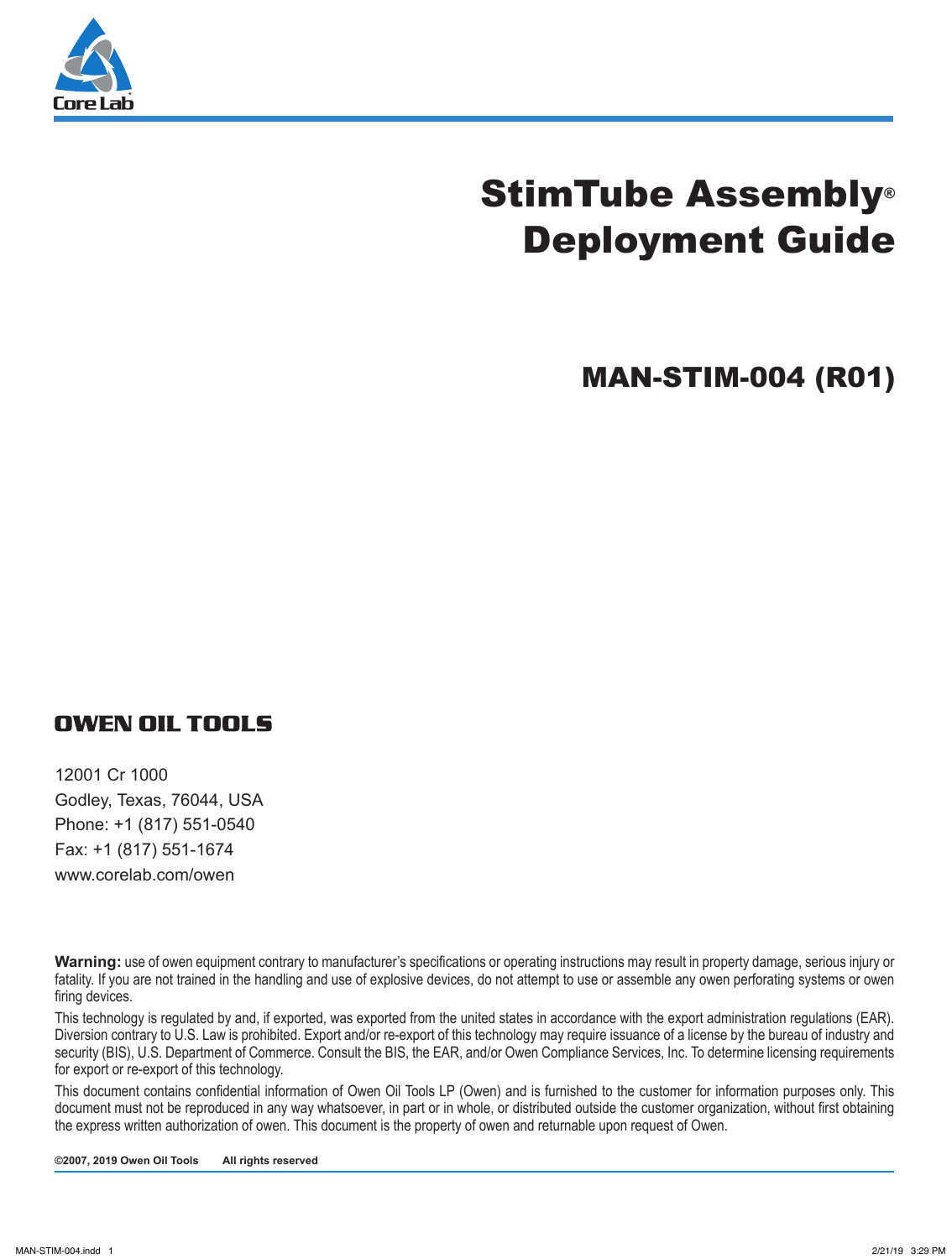





| Item           | <b>Description</b>                       |
|----------------|------------------------------------------|
| 1              | SlimTube Tool                            |
| $\overline{2}$ | <b>GO Style Teardrop Sub</b>             |
| 3              | Owen Top Sub                             |
| 4              | Collar                                   |
| 5              | <b>Bull nose</b>                         |
| 6              | <b>Detonating Cord</b>                   |
| $\overline{7}$ | Grommet                                  |
| 8              | Detonator                                |
| 9              | Adapter, Collar to Top Sub<br>(optional) |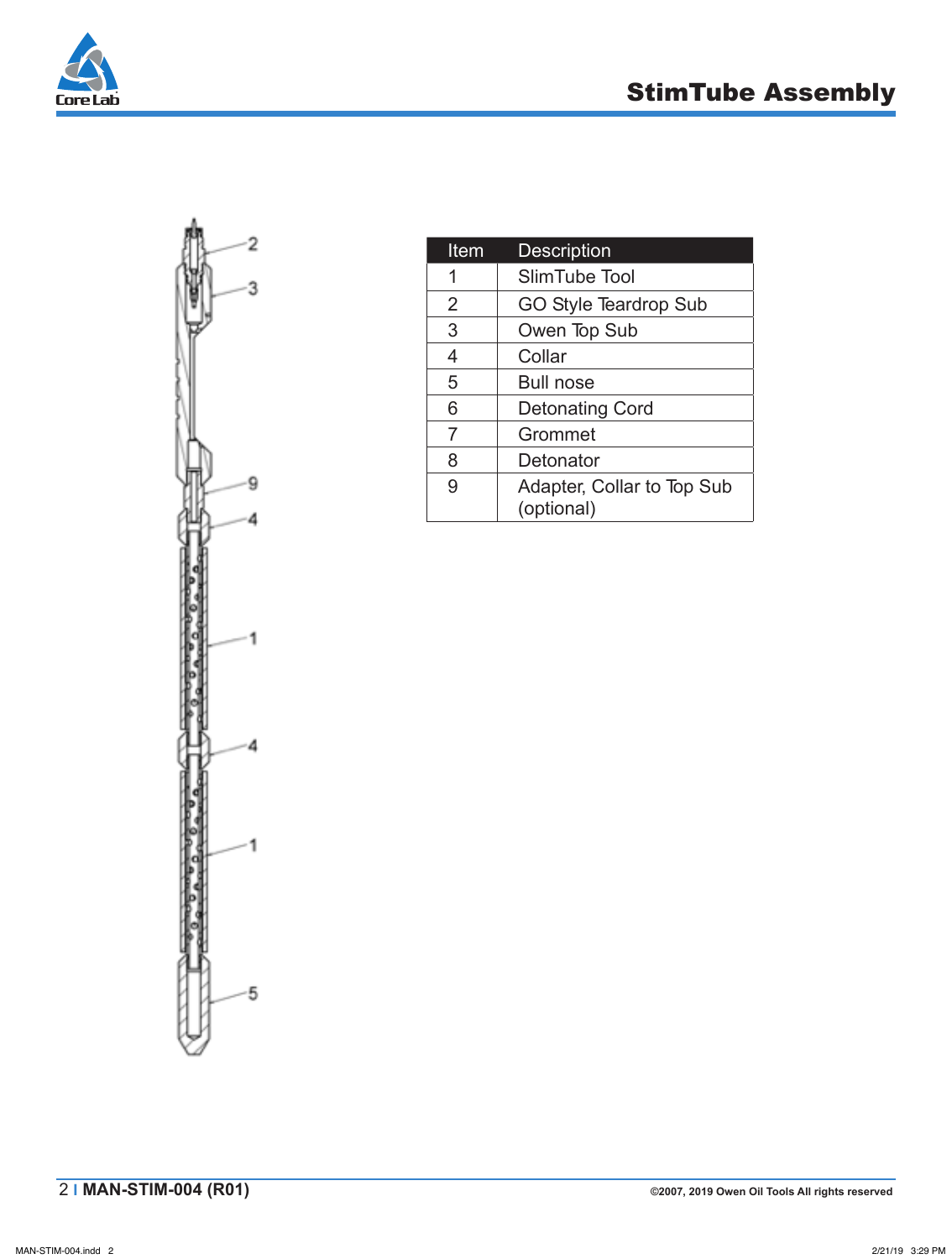

The StimTube Assembly Deployment and Guide (the "Manual") is proprietary to Owen Oil Tools LP ("Owen") and no ownership rights are hereby transferred. No part of the Manual shall be used, reproduced, translated, converted, adapted, stored in a document retrieval system, communicated or transmitted by any means, for any commercial purpose, including without limitation, by sale, resale, license, rental or lease, without the prior express written consent of Owen.

This Manual is provided solely for informational purposes. The recipient of this Manual assumes full responsibility for determining whether the information contained herein is appropriate for such recipient's intended use.

Neither Owen nor any of its directors, officers, employees, agents or representatives makes any representations, warranties or guarantees, express or implied, as to the accuracy or completeness of the information contained in this Manual.

The information in this Manual is subject to change without notice. Owen makes no commitment to update or keep current the information in this Manual, without regard to any modification or change made by Owen or any third party to the products described herein

Neither Owen nor any of its directors, officers, employees, agents or representatives shall be liable in contract, tort or in any other manner whatsoever to any person for any loss, damage, injury, liability, cost or expense of any nature, including without limitation incidental, special, direct or consequential damages arising out of or in connection with the use of or reliance upon any information in this Manual. The foregoing limitations shall apply even if Owen has been expressly advised of the potential loss.

Owen does not warrant that the products described in this Manual will work properly in all environments and applications, and makes no representation or warranty, express or implied, with respect to their quality, performance, merchantability, or fitness for a particular purpose.

All users of the product must first develop their own instruction manual based on their company specific safety policies, procedures, and best practices. All users must also develop their own set of operational procedures for each specific well stimulation.

**StimTube Assembly®** is a registered trademark of Core Lab/Owen Oil Tools.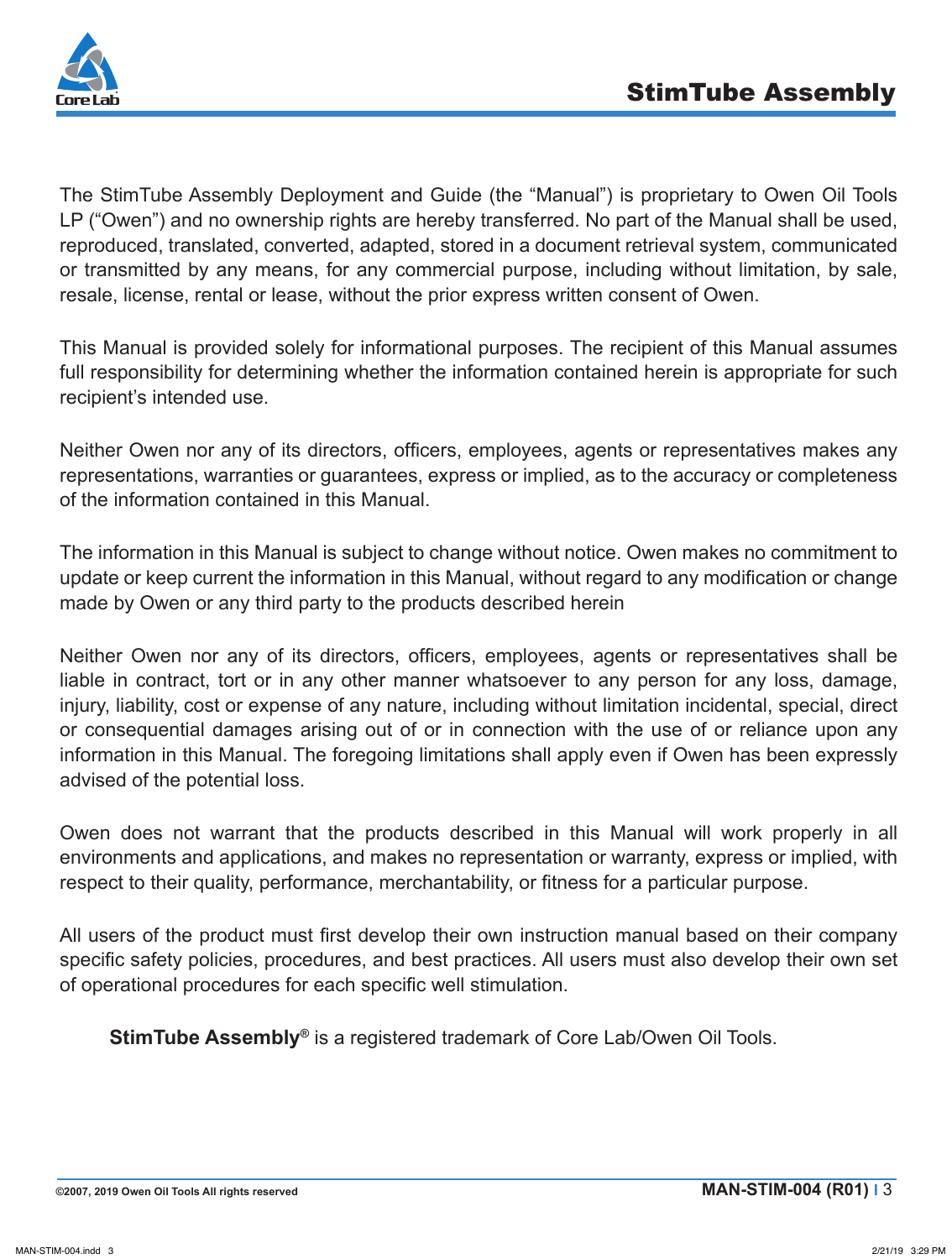



Warning: *Explosives are destructive by nature! Do not attempt to disassemble or alter explosive products in any manner! Do not crush, hammer, pinch, impact, pull wires or abuse any explosive product!*



Warning: *Be sure to follow safe operating practices as found in API RP-67 in accordance with governmental regulations, company policies and manufacturer's recommendations!*



Warning: *If you are not properly trained in the handling or use of explosive devices, DO NOT attempt the assembly of any explosive system or firing device. Always comply with the American Petroleum Institute's Recommended Practice for Oilfield Explosive Safety (API RP-67), and your individual company policies and procedure for explosive safety!*

# 1.0 Description of Service

**1.1** The StimTube Assembly® (StimTool) consists mainly of a molded cylinder of propellant- like oxidizing material surrounding a steel support tube. The StimTube Tool provides efficient, cost effective remediation to existing perforated or open-hole intervals. The StimTube Tool is available in a variety of sizes including 1-1/2", 1-11/16", 2",2-1/2" and 3" OD's: and in 1', 2' and 3' lengths. The StimTube Tool is run into the wellbore, typically on wireline and positioned across existing perforations. Conventional detonating cord is then initiated causing the tube to ignite. The StimTube Tool proprietary oxidizer burns quickly and produces a burst of highpressure gas. This high-pressure gas enters existing perforations and creates fractures past damaged zones, etc., and creates an improved flow path from the formation to the wellbore.

# 2.0 Safety Considerations

**2.1** With any explosive device one should always follow the guidelines contained in the American Petroleum Institute's Recommended Practice for Oilfield Explosive Safety (API RP-67), and your individual company safety policies and procedures. Following API RP-67 will ensure that the StimTube Assembly will be handled safely. The StimTube Tool should be handled with the same care given any oilfield explosive device.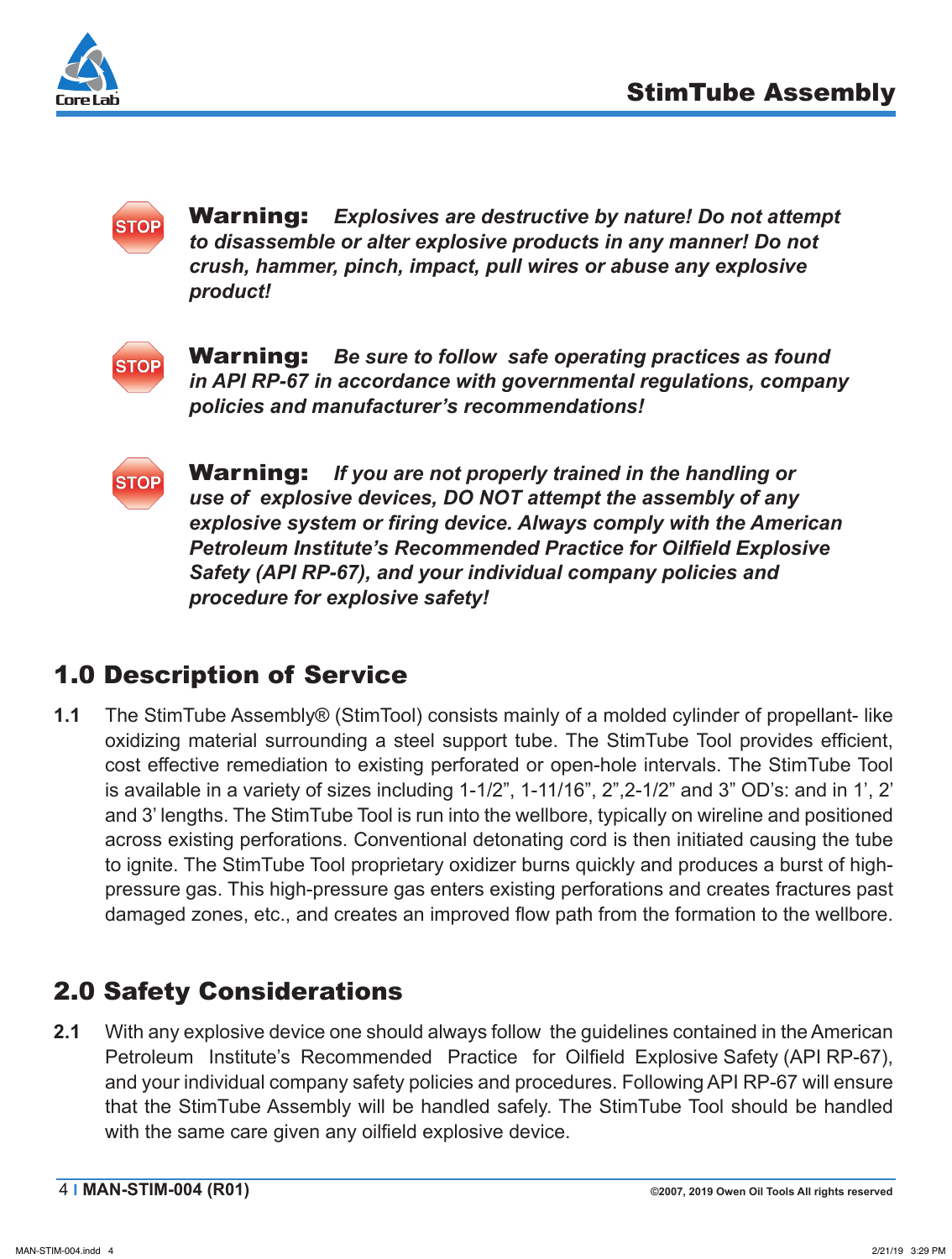

**2.2** StimTube Tool is not typically run in a protective steel carrier (as is the WST tool, It is exposed directly to the wellbore. Therefore, care must be used when handling and running the assembly so as to prevent impacts. NEVER secure lifting lines, etc. to the tube or allow the assembly to swing and strike the rig structure as this can cause damage to the tube. Also, NEVER place wrenches on the sleeve sections. When running in the wellbore - slow down.



#### Warning: *All subs - firing, tandem, and bullnose MUST have the same or larger OD than the StimTube Tool. NEVER run even one smaller OD sub in the assembly.*

- **2.3** The StimTube requires three conditions to ignite: confinement, pressure, and high temperature. The StimTube is basically inert on the surface because these three conditions do not commonly exist. There is a chance of a localized ignition - if the StimTube is impacted, say with a hammer.
- **2.4** In the wellbore, the StimTube is confined in the casing, there is pressure from the wellbore hydrostatic, and sufficient temperature created by the detonation of the detonating cord enabling the rapid burn of the propellant.



Warning: *REMEMBER - the StimTube tool is impact sensitive even at surface.*

## 3.0 Operational Notes

- **3.1** The StimTube Tool is rated to 400°F for 10 hours.
- **3.2** The StimTube Tool should be lowered into the well at less than 200 ft/min. You must slow to less than 50 ft/min. when passing through the fluid level. Impacting the fluid level at high speed may cause the tool to ignite and burn (low pressure / long time duration).
- **3.3** The wireline should be re-herded before each trip into the well with the StimTube Tool. This will minimize tool loss during tool initiation.



Warning: *Keep personnel away from the wellhead area / wireline unit while running in the hole, and during tool ignition.*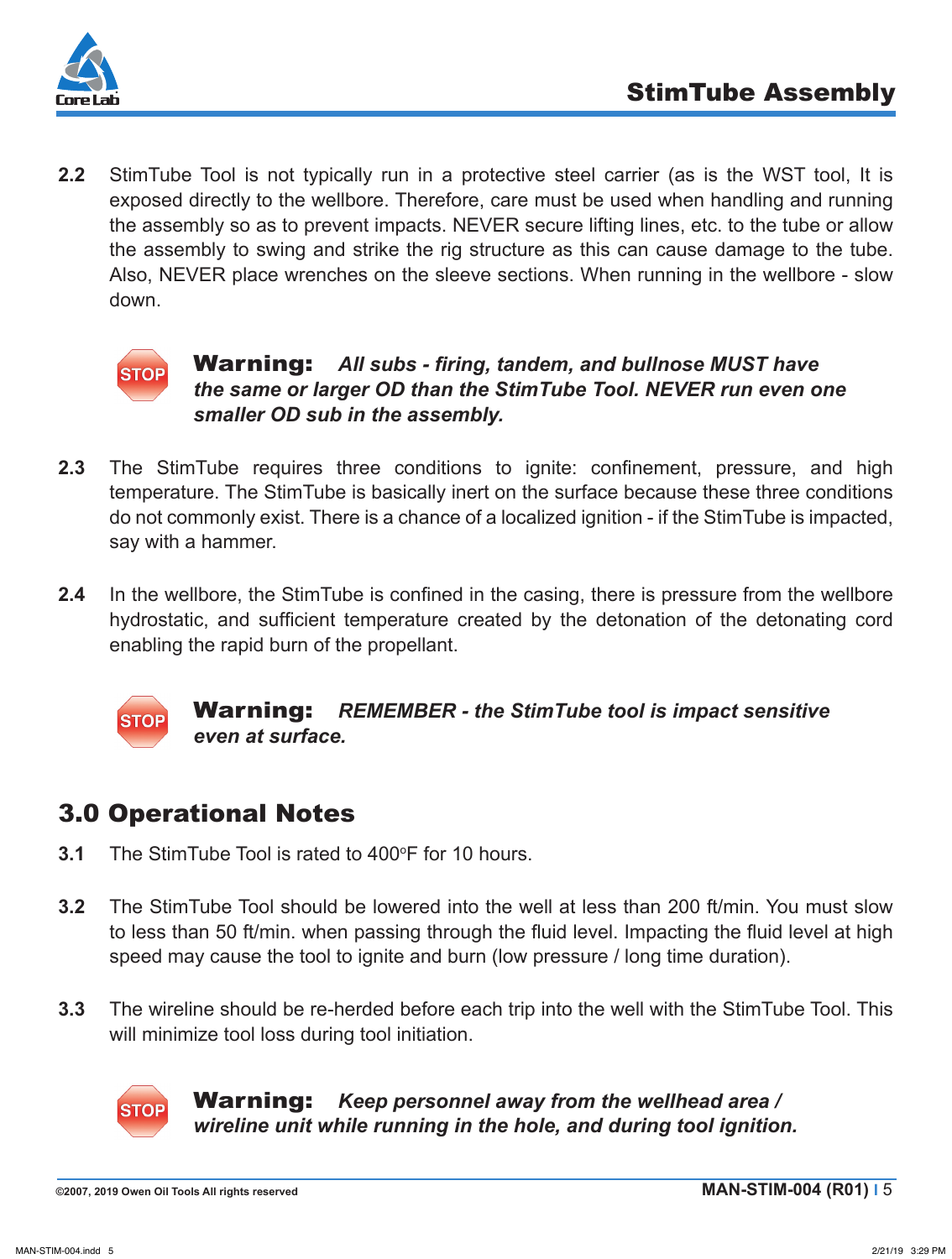

**3.4** The threaded connections of the StimTube Tool assembly should be coated with Loctite or similar brand thread retaining compound / sealant. Commonly used products: Loctite 565  $(300^{\circ}F)$  or 567  $(400^{\circ}F)$  - depending on the temperature requirements for your particular operation. This will minimize the possibility of the connections loosening and separating downhole.



Note: *Only 40 grain slim or round detonating cord with a sufficient temperature rating is recommended to be used with the StimTube Tool. Use of higher explosive weight detonating cord could result in tool loss downhole.*

**3.5** Always confirm that a particular well has a sufficient amount of fluid present. Typically,1000 feet is required. The fluid must be non-gasified and compatible with the formation.

### 4.0 StimGun Selection

**4.1** A number of mechanical and formation parameters govern the selection of the correct StimTube Tool for a particular scenario. Each licensee of the StimTube Tool has access to a sophisticated computer model. This software is used to evaluate these parameters and plan each specific stimulation. PulsFrac<sup>®</sup> is strongly recommended to help with a successful job.

### 5.0 Assembly Instructions

**5.1** Once the OD and length of StimTube Tool for your actual operation has been determined, you can refer to the Owen Oil Tools' drawings and bills of material for the proper items to complete the StimTube Tool.



Note: *These instructions are for informational purposes only. They have been provided to assist you in preparing your instruction manual.*



Warning: *Never deviate from API RP-67 or your individual company policies and procedures!*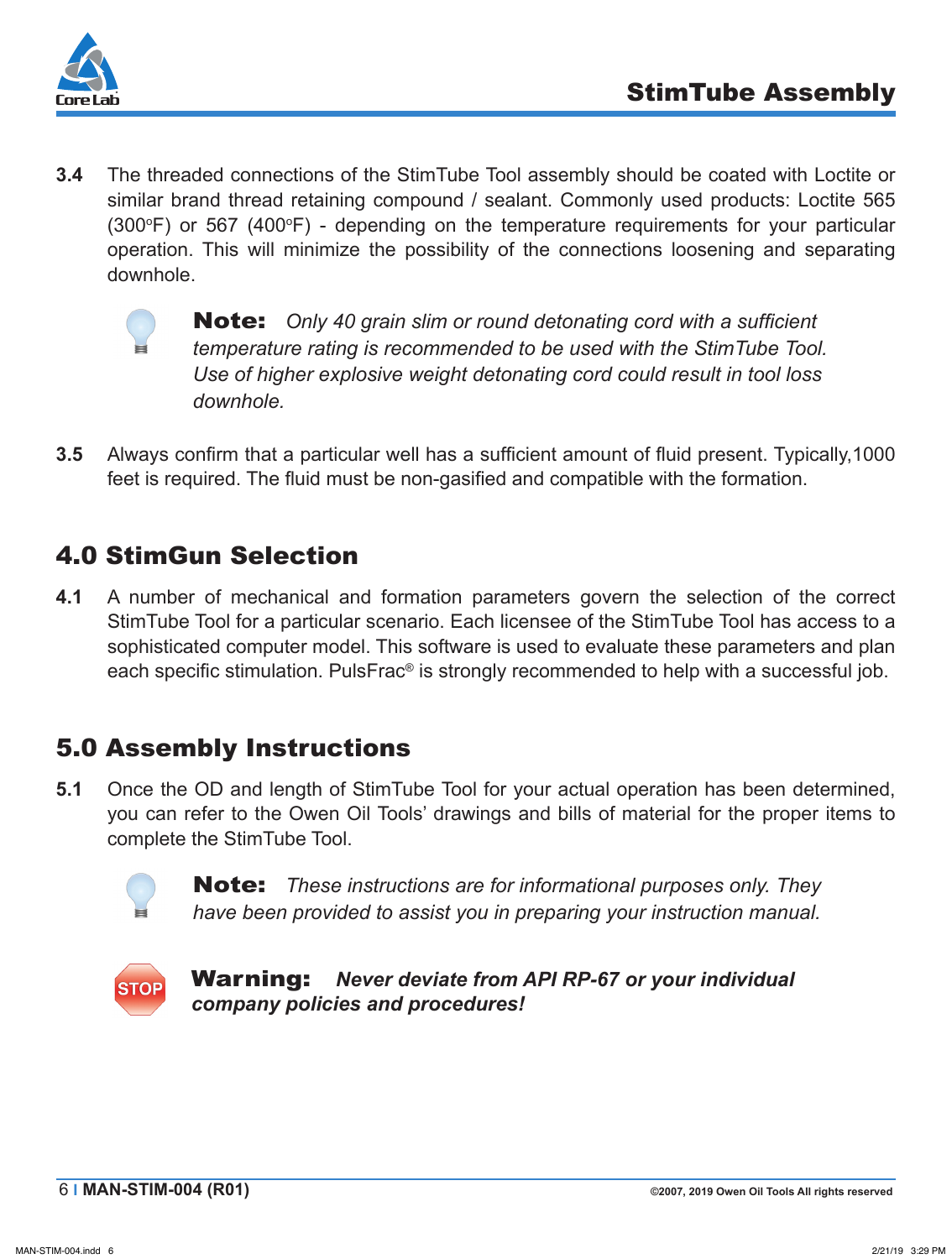

#### **5.2 Shop Procedures**

**5.2.1** Ensure that the proper amount of tubes, to subs, collars, bull plugs, detonating cord, thread sealant, detonators, seizing cord, tapes, and Teflon grommet (40gr to 80gr adapter, or the duckbills if using 40gr flat) are loaded out. Check that the tubes, collars, and subs will screw together. Confirm that the OD of ALL subs is the same as or larger than the OD of the StimTube Tool. Re-package in the original shipping tubes.



Warning: *The StimTube Tool oxidizer typically has multiple fractures running perpendicular to the tool length. This is a result of the different thermal expansion and contraction rates of the steel support compared to the epoxy based oxidizer during the high temperature oven curing process. These fractures or cracks do not affect tool strength, integrity, or burn rate.*

*PulsFrac® is a Trademark of Baker Hughes/GE*

#### **5.3 Transportation of Product to Wellsite**

Note: *The StimTube Tool sleeve is classified as a Dangerous Goods (1.4S). Therefore, whenever the product is transported, it must be in the original PGll packaging. Follow all governmental regulations for the secure transportation and storage of this product.*

#### **5.4 Wellsite Procedures**

**5 4.1.** Arrange the StimTube Tool sections to be run on racks taking care not to damage the tube material.



Note: *Each section of tube is shipped with a 15/16" 12 P-2G male thread protruding from each end. The bull plug will attach directly to the bottom of the lowest section of tube and the top sub will attach directly to the top of the uppermost section in later steps.*

**5.4.2** Attach a tandem sub / collar (STS-XXX-005), to the top end of each tube section other than the top tube section. If only one tube section is to be used there will be no collar used.

**5.4.3** Thread the tube sections together. Tighten each connection securely. DO NOT place wrenches on the tube sections or steel support tubes. Place wrenches ONLY on collars and subs.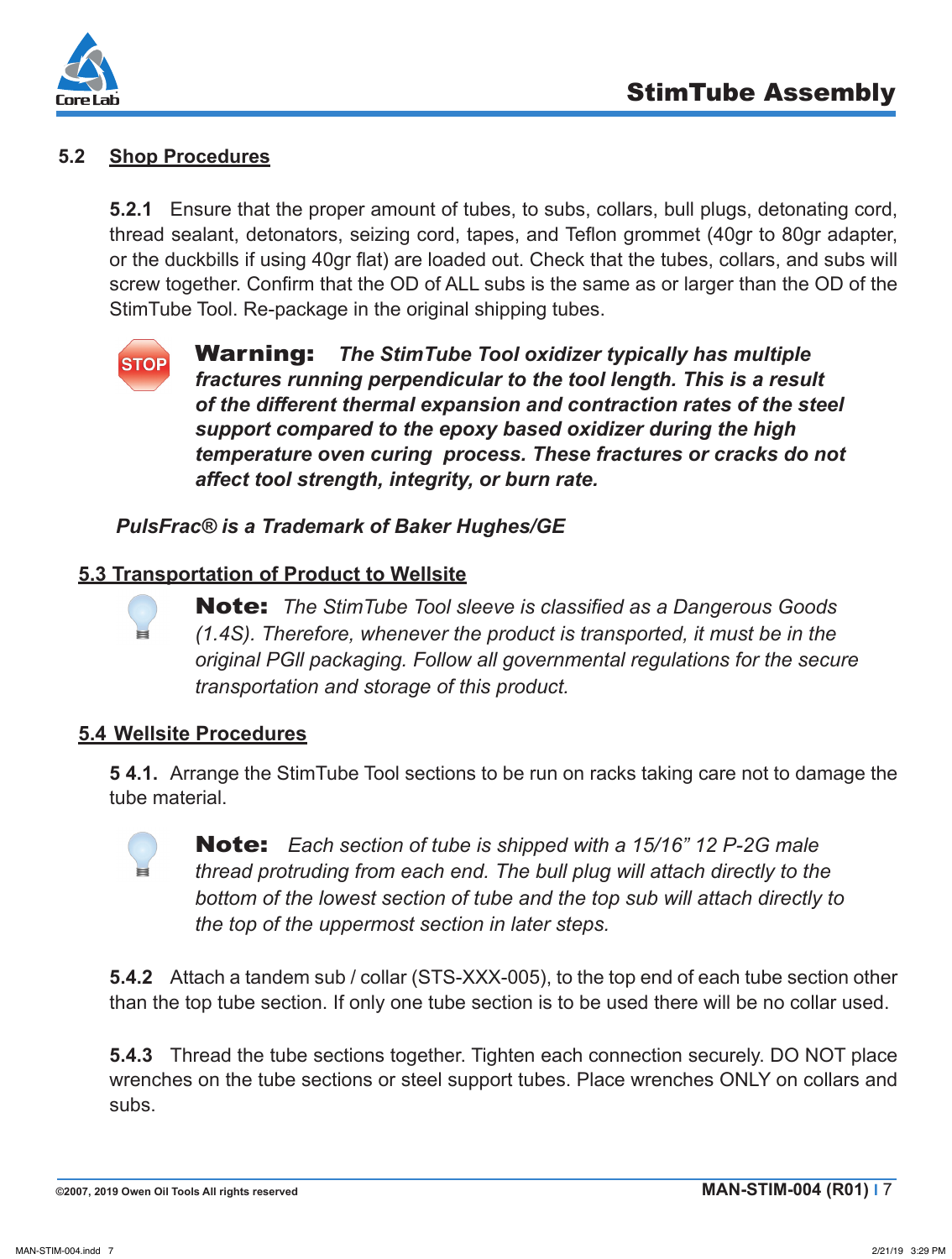

**5.4.4** Connect the top sub to the upper end of the StimTube Tool. Tighten securely. DO NOT place wrenches on the tube sections.

**5.4.5** Feed a sufficient length of 40 grain detonating cord through the top sub and tube sections and have it extend approximately 12 inches past both the top and bottom ends. A thread tape, fishing line helper, and other tools may be used to guide the detonating cord through assembled lengths.



Note: *It may be necessary to thread the detonating cord through each StimTube Tool section before tightening together. If this is the method selected, ensure that the detonating cord is not crimped / pinched / damaged when tightening the assembly. One person must constantly ensure that the cord freely moves during entire tightening operation. This is absolutely necessary to prevent damaging the cord. Cord damage could result in a fluid leak / "wet" cord and a termination of cord detonation. Or, possibly, a low order detonation at surface.* 

**5.4.6.** Slip a Teflon grommet (DET-0100-018), over the bottom end of the detonating cord. Ensure that the grommet is not covering the explosive. Crimp a detonating cord seal on the bottom end of the detonating cord. This detonating cord seal will be exposed to well fluid. FIG. 1 shows a recommended method for taping detonators/boosters/end seals, etc. to prevent leaking. Keep the outside diameter of the tape job small enough so that the detonating cord can move inside the tube if shrinkage occurs.



**FIG. 1**

**5.4.7** Pull the detonating cord from the top sub until 5" of detonating cord extends below the bottom tube. Trim the detonating cord to extend approximately 6" beyond the top of the uppermost tube.

8 **I MAN-STIM-004 (R01) ©2007, 2019 Owen Oil Tools All rights reserved**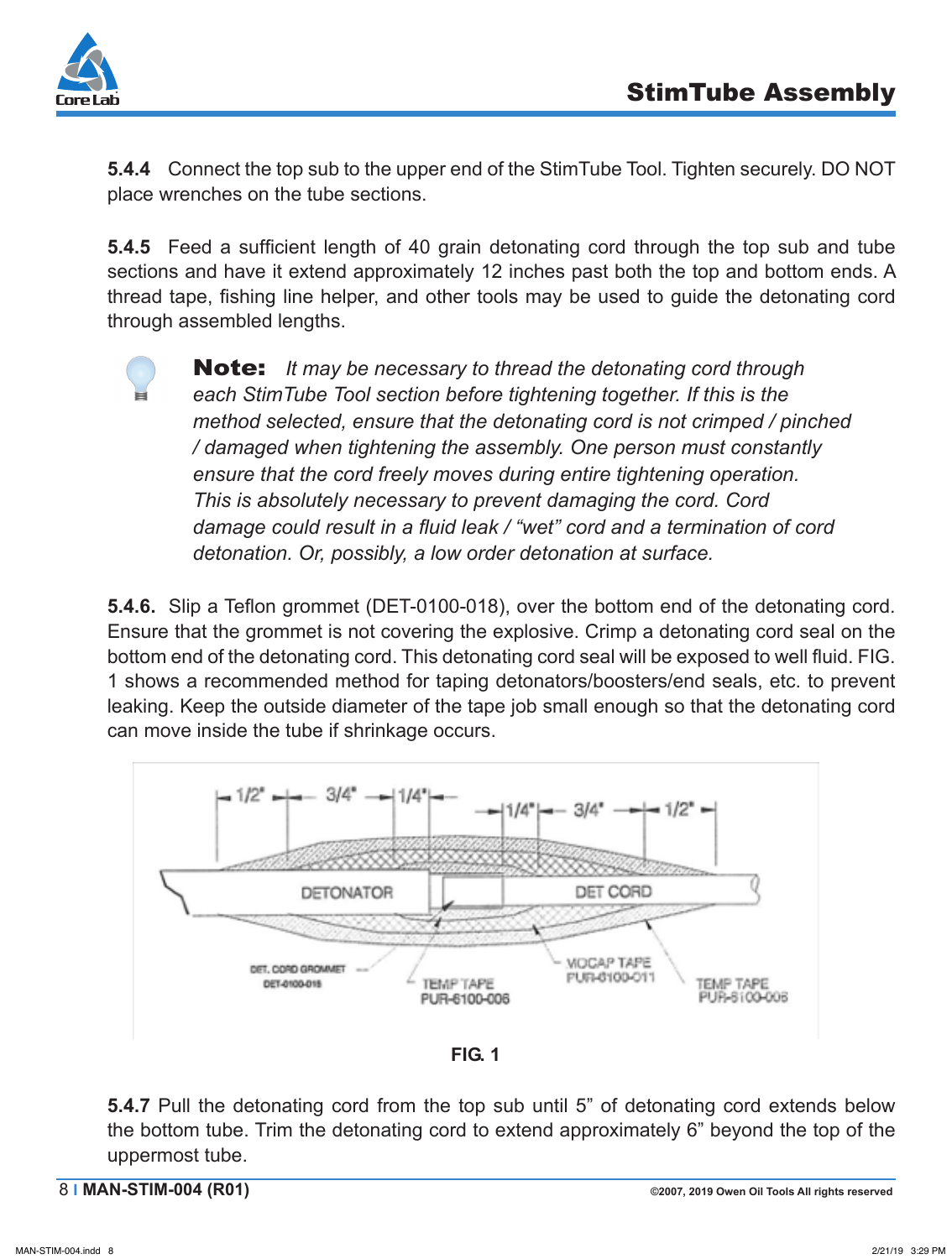

**5.4.8**. Attach the bull plug on the bottom tube, taking care not to damage the detonating cord. Tighten securely. DO NOT place wrenches on the tube sections.

#### **5.5 ARMING**



Note: *The top sub of the StimTube Tool is configured to accept a "GO" teardrop sub. The wireline hardware (cablehead, sinker bars, ccls, etc.) should be prepared to run in the hole with a teardrop and should have a Teflon coated lead wire attached and insulated. This connection will be exposed to wellbore fluid.*

**5.5.1**. Position the bottom of the wireline hardware and the top of the StimTube Tool to be attached. Feed the lead wire from the teardrop sub through the top of the StimTube Tool top sub and screw the two subs together and tighten securely.



#### Warning: *Always follow API RP-67 and your individual company policies and procedures when arming explosive devices.*

**5.5.2**. Place the detonator to be used in a blast shield.

**5.5.3**. Connect one wire from the detonator to the lead wire from the teardrop sub.

**5.5.4**. Connect the remaining wire from the detonator to one of the 10-32 thd. screws on the top sub and secure.

**5.5.5.** Once the electrical connection is complete, trim the detonating cord to the correct length, slip a detonating cord grommet over the top end of the detonating cord and ensure that the grommet is not covering the explosive. Crimp the detonator onto the cord.

**5.5.6.** Insulate the detonator/detonating cord interface according to the diagram shown in FIG. 1 earlier.

**5.5.7**. Secure the detonator bundle to the top sub by lacing seizing cordbetween the 10-32 screws provided with the top sub.